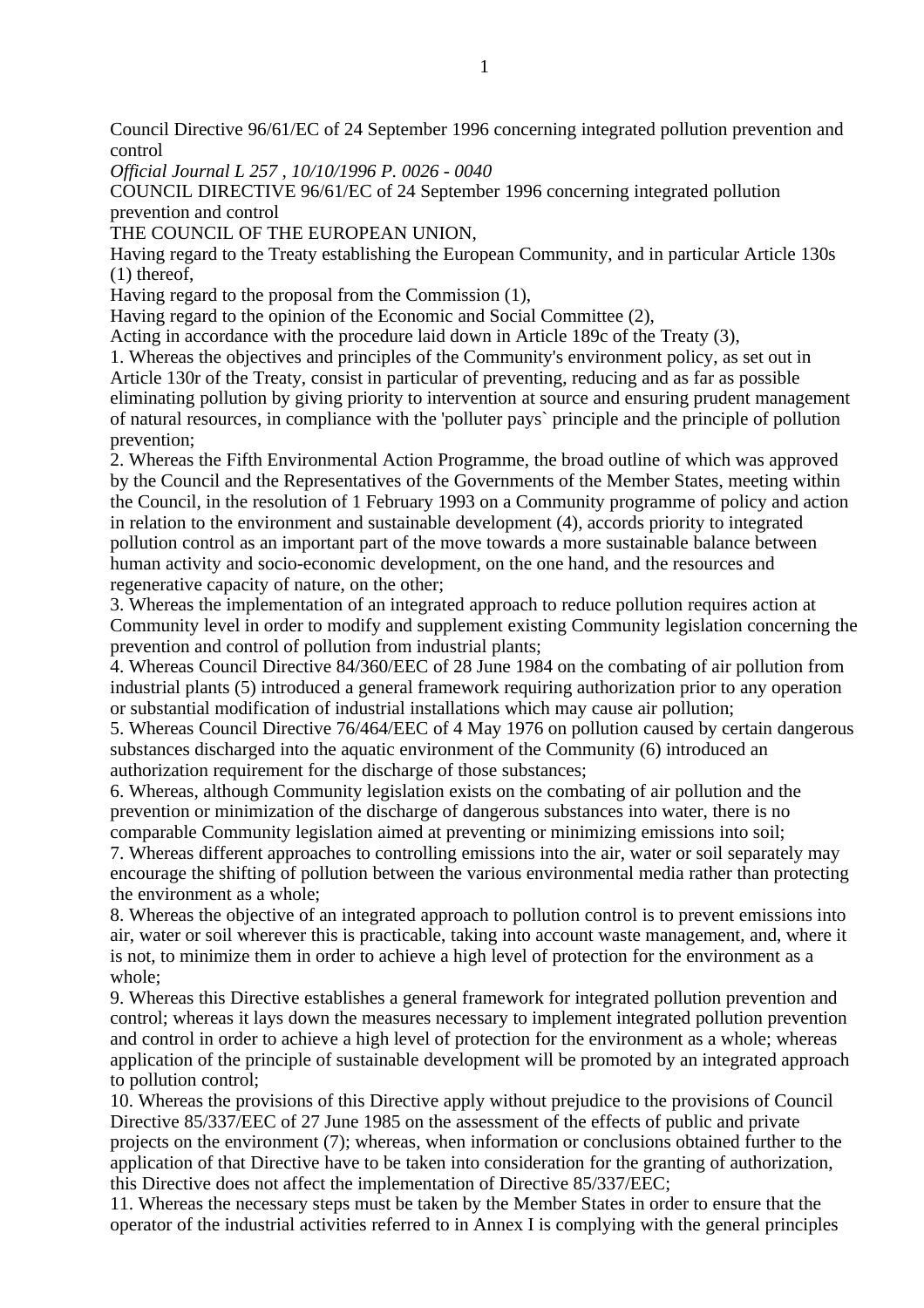of certain basic obligations; whereas for that purpose it would suffice for the competent authorities to take those general principles into account when laying down the authorization conditions; 12. Whereas some of the provisions adopted pursuant to this Directive must be applied to existing installations after a fixed period and others as from the date of implementation of this Directive; 13. Whereas, in order to tackle pollution problems more effectively and efficiently, environmental aspects should be taken into consideration by the operator; whereas those aspects should be communicated to the competent authority or authorities so that they can satisfy themselves, before granting a permit, that all appropriate preventive or pollution-control measures have been laid down; whereas very different application procedures may give rise to different levels of environmental protection and public awareness; whereas, therefore, applications for permits under this Directive should include minimum data;

14. Whereas full coordination of the authorization procedure and conditions between competent authorities will make it possible to achieve the highest practicable level of protection for the environment as a whole;

15. Whereas the competent authority or authorities will grant or amend a permit only when integrated environmental protection measures for air, water and land have been laid down; 16. Whereas the permit is to include all necessary measures to fulfil the authorization conditions in order thus to achieve a high level of protection for the environment as a whole; whereas, without prejudice to the authorization procedure, those measures may also be the subject of general binding requirements;

17. Whereas emission limit values, parameters or equivalent technical measures should be based on the best available techniques, without prescribing the use of one specific technique or technology and taking into consideration the technical characteristics of the installation concerned, its geographical location and local environmental conditions; whereas in all cases the authorization conditions will lay down provisions on minimizing long-distance or transfrontier pollution and ensure a high level of protection for the environment as a whole;

18. Whereas it is for the Member States to determine how the technical characteristics of the installation concerned, its geographical location and local environmental conditions can, where appropriate, be taken into consideration;

19. Whereas, when an environmental quality standard requires more stringent conditions than those that can be achieved by using the best available techniques, supplementary conditions will in particular be required by the permit, without prejudice to other measures that may be taken to comply with the environmental quality standards;

20. Whereas, because best available techniques will change with time, particularly in the light of technical advances, the competent authorities must monitor or be informed of such progress; 21. Whereas, changes to an installation may give rise to pollution; whereas the competent authority or authorities must therefore be notified of any change which might affect the environment; whereas substantial changes to plant must be subject to the granting of prior authorization in accordance with this Directive;

22. Whereas the authorization conditions must be periodically reviewed and if necessary updated; whereas, under certain conditions, they will in any event be re-examined;

23. Whereas, in order to inform the public of the operation of installations and their potential effect on the environment, and in order to ensure the transparency of the licensing process throughout the Community, the public must have access, before any decision is taken, to information relating to applications for permits for new installations or substantial changes and to the permits themselves, their updating and the relevant monitoring data;

24. Whereas the establishment of an inventory of principal emissions and sources responsible may be regarded as an important instrument making it possible in particular to compare pollution activities in the Community; whereas such an inventory will be prepared by the Commission, assisted by a regulatory committee;

25. Whereas the development and exchange of information at Community level about best available techniques will help to redress the technological imbalances in the Community, will promote the worldwide dissemination of limit values and techniques used in the Community and will help the Member States in the efficient implementation of this Directive;

26. Whereas reports on the implementation and effectiveness of this Directive will have to be drawn up regularly;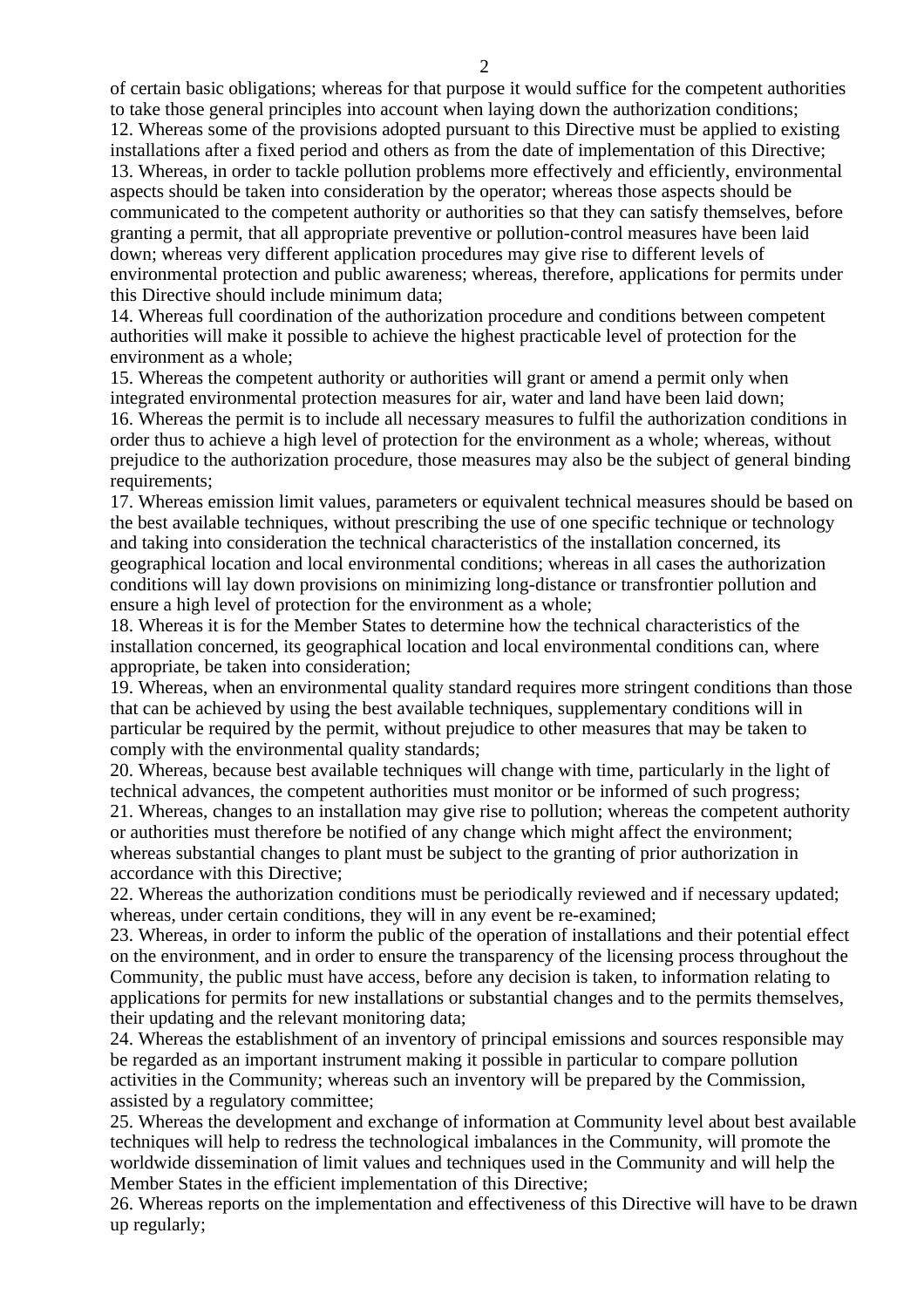27. Whereas this Directive is concerned with installations whose potential for pollution, and therefore transfrontier pollution, is significant; whereas transboundary consultation is to be organized where applications relate to the licensing of new installations or substantial changes to installations which are likely to have significant negative environmental effects; whereas the applications relating to such proposals or substantial changes will be available to the public of the Member State likely to be affected;

28. Whereas the need for action may be identified at Community level to lay down emission limit values for certain categories of installation and pollutant covered by this Directive; whereas the Council will set such emission limit values in accordance with the provisions of the Treaty; 29. Whereas the provisions of this Directive apply without prejudice to Community provisions on health and safety at the workplace,

HAS ADOPTED THIS DIRECTIVE:

#### Article 1

Purpose and scope

The purpose of this Directive is to achieve integrated prevention and control of pollution arising from the activities listed in Annex I. It lays down measures designed to prevent or, where that is not practicable, to reduce emissions in the air, water and land from the abovementioned activities, including measures concerning waste, in order to achieve a high level of protection of the environment taken as a whole, without prejudice to Directive 85/337/EEC and other relevant Community provisions.

#### Article 2

#### **Definitions**

For the purposes of this Directive:

1. 'substance` shall mean any chemical element and its compounds, with the exception of radioactive substances within the meaning of Directive 80/836/Euratom (8) and genetically modified organisms within the meaning of Directive 90/219/EEC (9) and Directive 90/220/EEC (10);

2. 'pollution` shall mean the direct or indirect introduction as a result of human activity, of substances, vibrations, heat or noise into the air, water or land which may be harmful to human health or the quality of the environment, result in damage to material property, or impair or interfere with amenities and other legitimate uses of the environment;

3. 'installation` shall mean a stationary technical unit where one or more activities listed in Annex I are carried out, and any other directly associated activities which have a technical connection with the activities carried out on that site and which could have an effect on emissions and pollution; 4. 'existing installation` shall mean an installation in operation or, in accordance with legislation existing before the date on which this Directive is brought into effect, an installation authorized or in the view of the competent authority the subject of a full request for authorization, provided that that installation is put into operation no later than one year after the date on which this Directive is brought into effect;

5. 'emission` shall mean the direct or indirect release of substances, vibrations, heat or noise from individual or diffuse sources in the installation into the air, water or land;

6. 'emission limit values` shall mean the mass, expressed in terms of certain specific parameters, concentration and/or level of an emission, which may not be exceeded during one or more periods of time. Emission limit values may also be laid down for certain groups, families or categories of substances, in particular for those listed in Annex III.

The emission limit values for substances shall normally apply at the point where the emissions leave the installation, any dilution being disregarded when determining them. With regard to indirect releases into water, the effect of a water treatment plant may be taken into account when determining the emission limit values of the installation involved, provided that an equivalent level is guaranteed for the protection of the environment as a whole and provided this does not lead to higher levels of pollution in the environment, without prejudice to Directive 76/464/EEC or the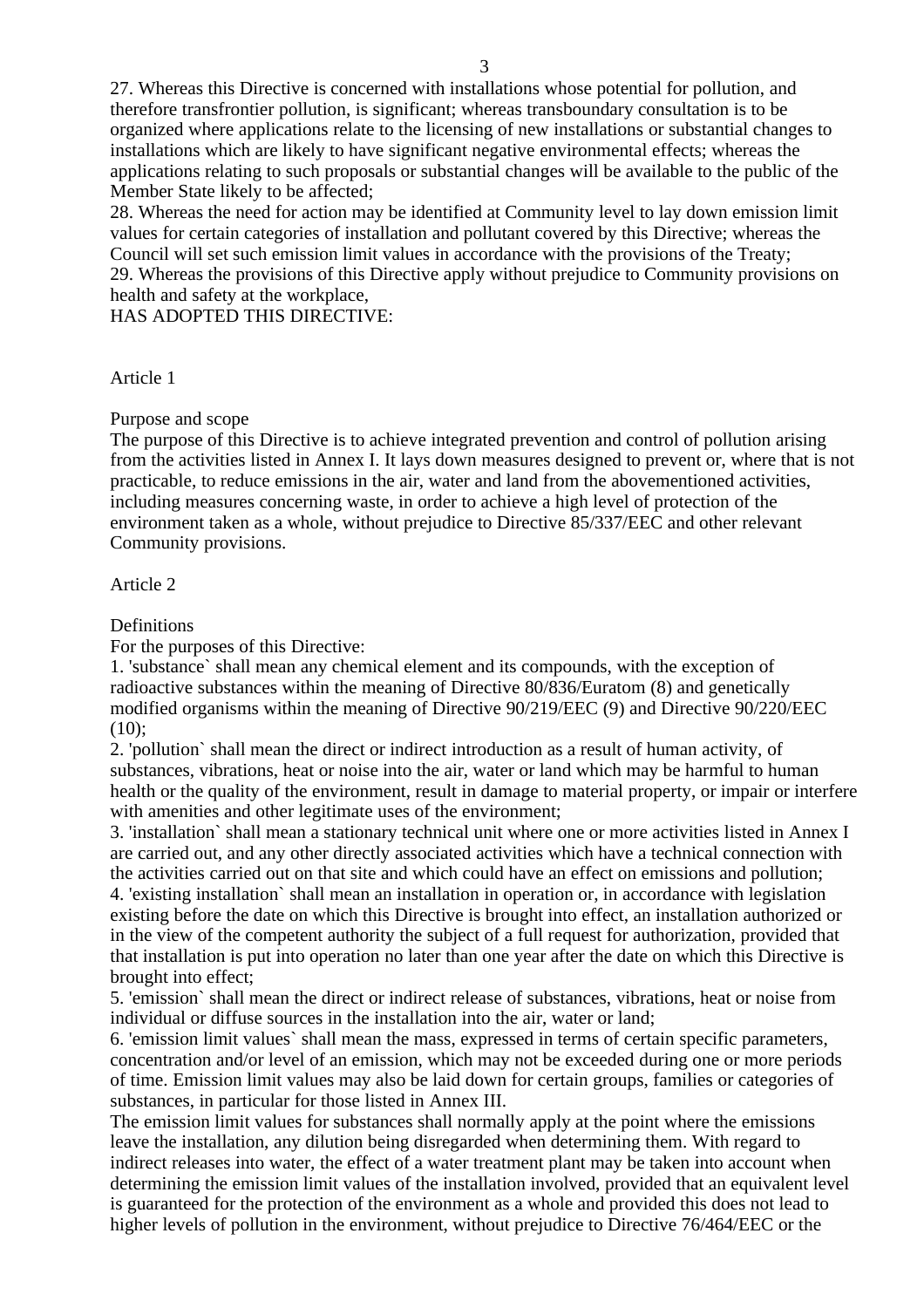Directives implementing it;

7. 'environmental quality standard` shall mean the set of requirements which must be fulfilled at a given time by a given environment or particular part thereof, as set out in Community legislation; 8. 'competent authority` shall mean the authority or authorities or bodies responsible under the legal provisions of the Member States for carrying out the obligations arising from this Directive; 9. 'permit` shall mean that part or the whole of a written decision (or several such decisions)

granting authorization to operate all or part of an installation, subject to certain conditions which guarantee that the installation complies with the requirements of this Directive. A permit may cover one or more installations or parts of installations on the same site operated by the same operator; 10. (a) 'change in operation` shall mean a change in the nature or functioning, or an extension, of the installation which may have consequences for the environment;

(b) 'substantial change` shall mean a change in operation which, in the opinion of the competent authority, may have significant negative effects on human beings or the environment;

11. 'best available techniques` shall mean the most effective and advanced stage in the development of activities and their methods of operation which indicate the practical suitability of particular techniques for providing in principle the basis for emission limit values designed to prevent and, where that is not practicable, generally to reduce emissions and the impact on the environment as a whole:

- 'techniques` shall include both the technology used and the way in which the installation is designed, built, maintained, operated and decommissioned,

- 'available` techniques shall mean those developed on a scale which allows implementation in the relevant industrial sector, under economically and technically viable conditions, taking into consideration the costs and advantages, whether or not the techniques are used or produced inside the Member State in question, as long as they are reasonably accessible to the operator,

- 'best` shall mean most effective in achieving a high general level of protection of the environment as a whole.

In determining the best available techniques, special consideration should be given to the items listed in Annex IV;

12. 'operator` shall mean any natural or legal person who operates or controls the installation or, where this is provided for in national legislation, to whom decisive economic power over the technical functioning of the installation has been delegated.

# Article 3

General principles governing the basic obligations of the operator

Member States shall take the necessary measures to provide that the competent authorities ensure that installations are operated in such a way that:

(a) all the appropriate preventive measures are taken against pollution, in particular through application of the best available techniques;

(b) no significant pollution is caused;

(c) waste production is avoided in accordance with Council Directive 75/442/EEC of 15 July 1975 on waste(11); where waste is produced, it is recovered or, where that is technically and economically impossible, it is disposed of while avoiding or reducing any impact on the environment;

(d) energy is used efficiently;

(e) the necessary measures are taken to prevent accidents and limit their consequences;

(f) the necessary measures are taken upon definitive cessation of activities to avoid any pollution risk and return the site of operation to a satisfactory state.

For the purposes of compliance with this Article, it shall be sufficient if Member States ensure that the competent authorities take account of the general principles set out in this Article when they determine the conditions of the permit.

### Article 4

Permits for new installations

Member States shall take the necessary measures to ensure that no new installation is operated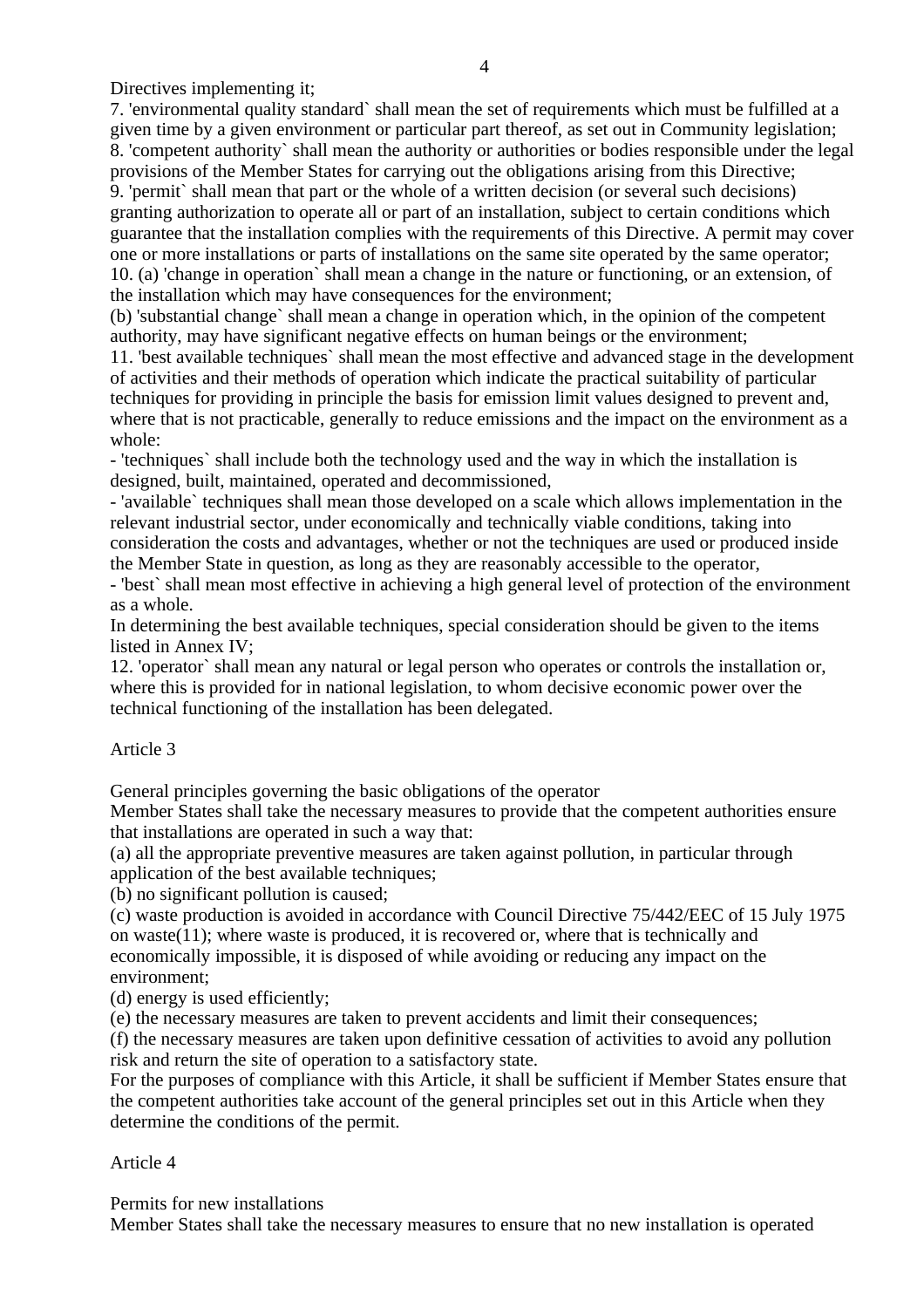without a permit issued in accordance with this Directive, without prejudice to the exceptions provided for in Council Directive 88/609/EEC of 24 November 1988 on the limitation of emissions of certain pollutants into the air from large combustion plants (12).

# Article 5

Requirements for the granting of permits for existing installations

1. Member States shall take the necessary measures to ensure that the competent authorities see to it, by means of permits in accordance with Articles 6 and 8 or, as appropriate, by reconsidering and, where necessary, by updating the conditions, that existing installations operate in accordance with the requirements of Articles 3, 7, 9, 10, 13, the first and second indents of 14, and 15 (2) not later than eight years after the date on which this Directive is brought into effect, without prejudice to specific Community legislation.

2. Member States shall take the necessary measures to apply the provisions of Articles 1, 2, 11, 12, 14, third indent, 15 (1), (3) and (4), 16, 17 and 18 (2) to existing installations as from the date on which this Directive is brought into effect.

# Article 6

Applications for permits

1. Member States shall take the necessary measures to ensure that an application to the competent authority for a permit includes a description of:

- the installation and its activities,

- the raw and auxiliary materials, other substances and the energy used in or generated by the installation,

- the sources of emissions from the installation,

- the conditions of the site of the installation,

- the nature and quantities of foreseeable emissions from the installation into each medium as well as identification of significant effects of the emissions on the environment,

- the proposed technology and other techniques for preventing or, where this not possible, reducing emissions from the installation,

- where necessary, measures for the prevention and recovery of waste generated by the installation,

- further measures planned to comply with the general principles of the basic obligations of the operator as provided for in Article 3,

- measures planned to monitor emissions into the environment.

An application for a permit shall also include a non-technical summary of the details referred to in the above indents.

2. Where information supplied in accordance with the requirements provided for in Directive 85/337/EEC or a safety report prepared in accordance with Council Directive 82/501/EEC of 24 June 1982 on the major-accident hazards of certain industrial activities (13) or other information produced in response to other legislation fulfils any of the requirements of this Article, that information may be included in, or attached to, the application.

# Article 7

Integrated approach to issuing permits

Member States shall take the measures necessary to ensure that the conditions of, and procedure for the grant of, the permit are fully coordinated where more than one competent authority is involved, in order to guarantee an effective integrated approach by all authorities competent for this procedure.

# Article 8

# **Decisions**

Without prejudice to other requirements laid down in national or Community legislation, the competent authority shall grant a permit containing conditions guaranteeing that the installation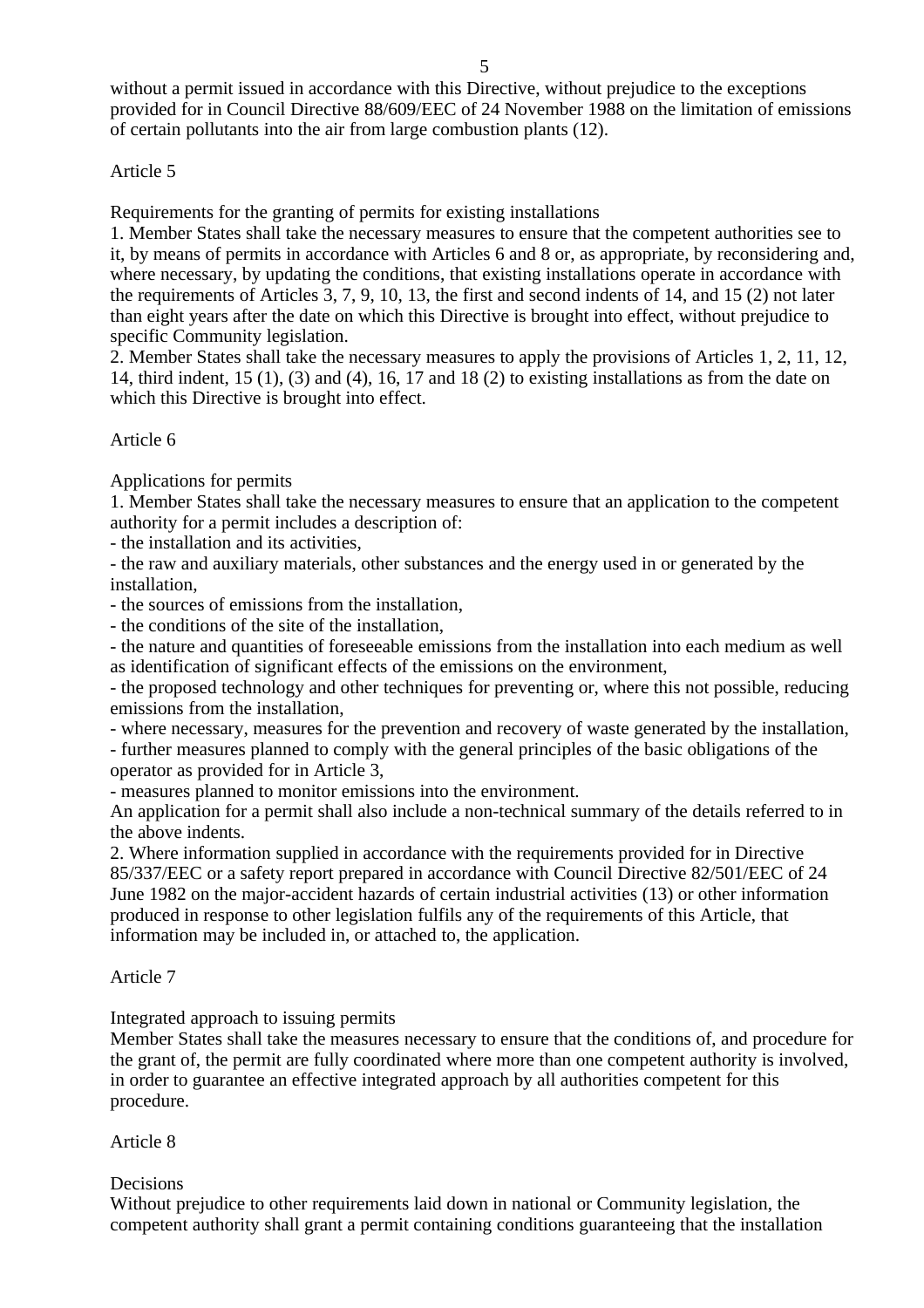complies with the requirements of this Directive or, if it does not, shall refuse to grant the permit. All permits granted and modified permits must include details of the arrangements made for air, water and land protection as referred to in this Directive.

### Article 9

### Conditions of the permit

1. Member States shall ensure that the permit includes all measures necessary for compliance with the requirements of Articles 3 and 10 for the granting of permits in order to achieve a high level of protection for the environment as a whole by means of protection of the air, water and land. 2. In the case of a new installation or a substantial change where Article 4 of Directive 85/337/EEC applies, any relevant information obtained or conclusion arrived at pursuant to Articles 5, 6 and 7 of that Directive shall be taken into consideration for the purposes of granting the permit.

3. The permit shall include emission limit values for pollutants, in particular, those listed in in Annex III, likely to be emitted from the installation concerned in significant quantities, having regard to their nature and their potential to transfer pollution from one medium to another (water, air and land). If necessary, the permit shall include appropriate requirements ensuring protection of the soil and ground water and measures concerning the management of waste generated by the installation. Where appropriate, limit values may be supplemented or replaced by equivalent parameters or technical measures.

For installations under subheading 6.6 in Annex I, emission limit values laid down in accordance with this paragraph shall take into account practical considerations appropriate to these categories of installation.

4. Without prejudice to Article 10, the emission limit values and the equivalent parameters and technical measures referred to in paragraph 3 shall be based on the best available techniques, without prescribing the use of any technique or specific technology, but taking into account the technical characteristics of the installation concerned, its geographical location and the local environmental conditions. In all circumstances, the conditions of the permit shall contain provisions on the minimization of long-distance or transboundary pollution and ensure a high level of protection for the environment as a whole.

5. The permit shall contain suitable release monitoring requirements, specifying measurement methodology and frequency, evaluation procedure and an obligation to supply the competent authority with data required for checking compliance with the permit.

For installations under subheading 6.6 in Annex I, the measures referred to in this paragraph may take account of costs and benefits.

6. The permit shall contain measures relating to conditions other than normal operating conditions. Thus, where there is a risk that the environment may be affected, appropriate provision shall be made for start-up, leaks malfunctions, momentary stoppages and definitive cessation of operations. The permit may also contain temporary derogations from the requirements of paragraph 4 if a rehabilitation plan approved by the competent authority ensures that these requirements will be met within six months and if the project leads to a reduction of pollution.

7. The permit may contain such other specific conditions for the purposes of this Directive as the Member State or competent authority may think fit.

8. Without prejudice to the obligation to implement a permit procedure pursuant to this Directive, Member States may prescribe certain requirements for certain categories of installations in general binding rules instead of including them in individual permit conditions, provided that an integrated approach and an equivalent high level of environmental protection as a whole are ensured.

### Article 10

Best available techniques and environmental quality standards

Where an environmental quality standard requires stricter conditions than those achievable by the use of the best available techniques, additional measures shall in particular be required in the permit, without prejudice to other measures which might be taken to comply with environmental quality standards.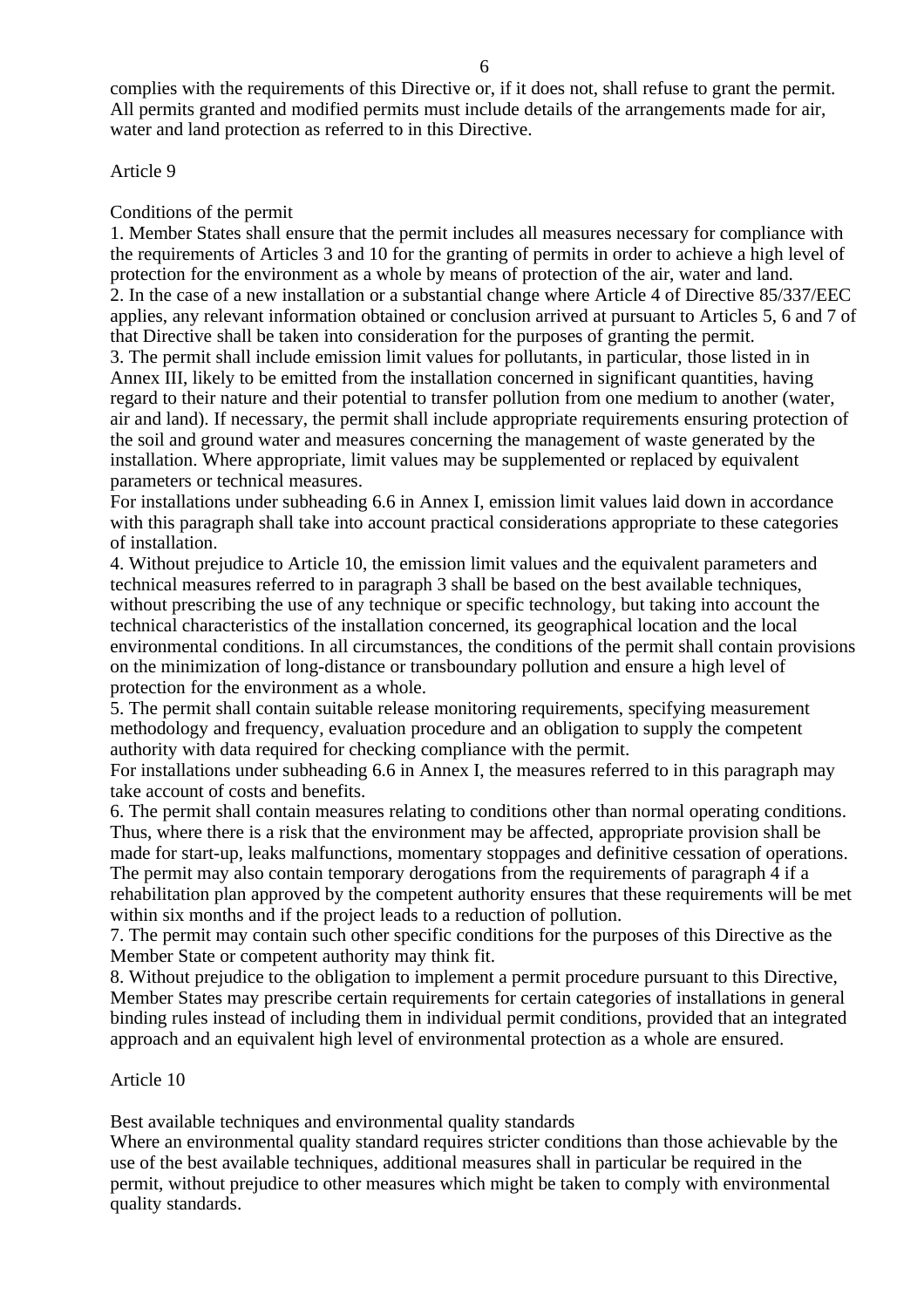### Article 11

Developments in best available techniques

Member States shall ensure that the competent authority follows or is informed of developments in best available techniques.

## Article 12

Changes by operators to installations

1. Member States shall take the necessary measures to ensure that the operator informs the competent authorities of any changes planned in the operation of the installation as referred to in Article 2 (10) (a). Where appropriate, the competent authorities shall update the permit or the conditions.

2. Member States shall take the necessary measures to ensure that no substantial change in the operation of the installation within the meaning of Article 2 (10) (b) planned by the operator is made without a permit issued in accordance with this Directive. The application for a permit and the decision by the competent authority must cover those parts of the installation and those aspects listed in Article 6 that may be affected by the change. The relevant provisions of Articles 3 and 6 to 10 and Article 15 (1), (2) and (4) shall apply mutatis mutandis.

## Article 13

Reconsideration and updating of permit conditions by the competent authority

1. Member States shall take the necessary measures to ensure that competent authorities periodically reconsider and, where necessary, update permit conditions.

2. The reconsideration shall be undertaken in any event where:

- the pollution caused by the installation is of such significance that the existing emission limit values of the permit need to be revised or new such values need to be included in the permit,

- substantial changes in the best available techniques make it possible to reduce emissions significantly without imposing excessive costs,

- the operational safety of the process or activity requires other techniques to be used,

- new provisions of Community or national legislation so dictate.

Article 14

Compliance with permit conditions

Member States shall take the necessary measures to ensure that:

- the conditions of the permit are complied with by the operator when operating the installation,

- the operator regularly informs the competent authority of the results of the monitoring of releases and without delay of any incident or accident significantly affecting the environment,

- operators of installations afford the representatives of the competent authority all necessary assistance to enable them to carry out any inspections within the installation, to take samples and to gather any information necessary for the performance of their duties for the purposes of this Directive.

# Article 15

Access to information and public participation in the permit procedure

1. Without prejudice to Council Directive 90/313/EEC of 7 June 1990 on the freedom of access to information on the environment (14), Member States shall take the necessary measures to ensure that applications for permits for new installations or for substantial changes are made available for an appropriate period of time to the public, to enable it to comment on them before the competent authority reaches its decision.

That decision, including at least a copy of the permit, and any subsequent updates, must be made available to the public.

2. The results of monitoring of releases as required under the permit conditions referred to in Article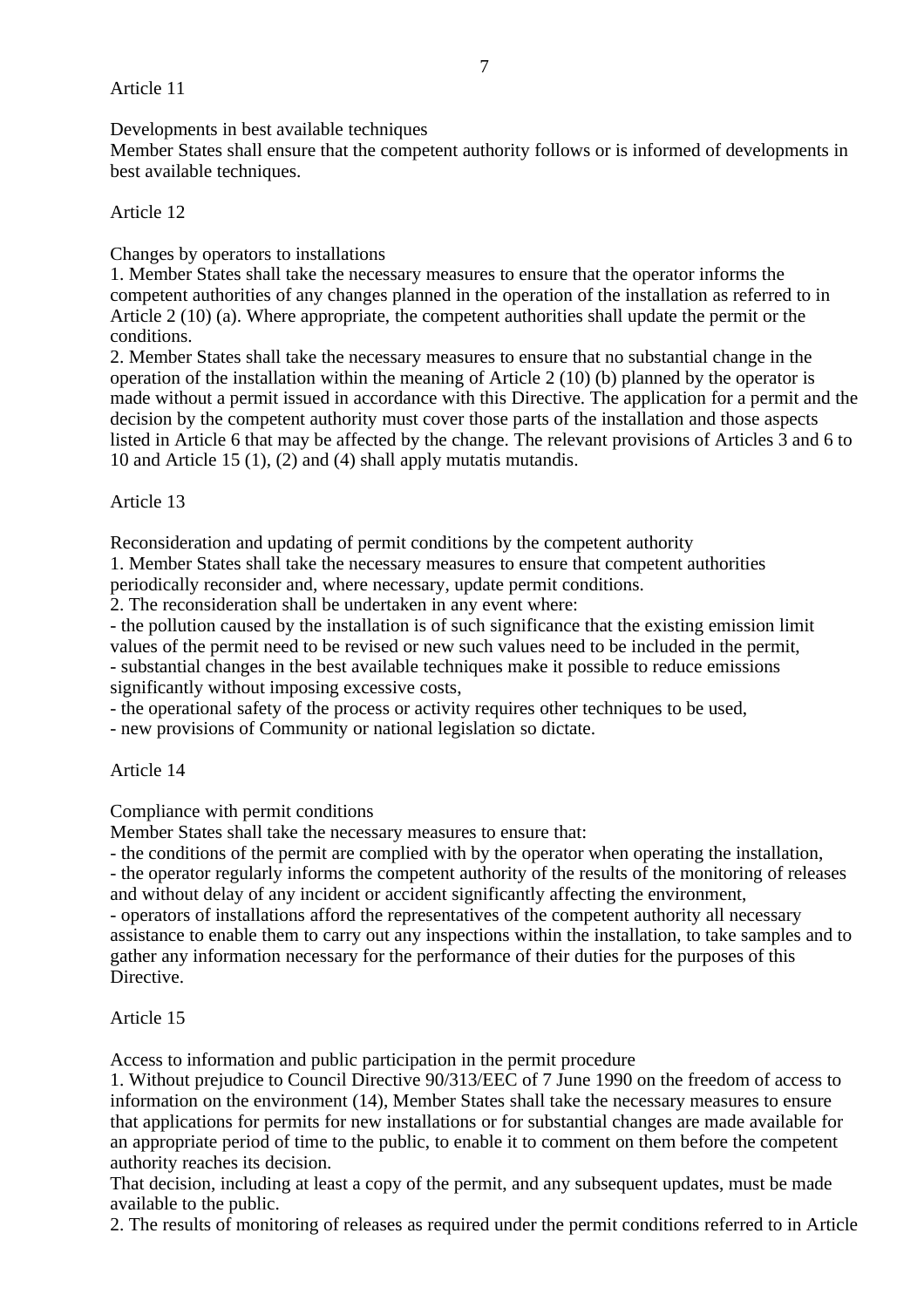9 and held by the competent authority must be made available to the public.

3. An inventory of the principal emissions and sources responsible shall be published every three years by the Commission on the basis of the data supplied by the Member States. The Commission shall establish the format and particulars needed for the transmission of information in accordance with the procedure laid down in Article 19.

In accordance with the same procedure, the Commission may propose measures to ensure intercomparability and complementarity between data concerning the inventory of emissions referred to in the first subparagraph and data from other registers and sources of data on emissions.

4. Paragraphs 1, 2 and 3 shall apply subject to the restrictions laid down in Article 3 (2) and (3) of Directive 90/313/EEC.

### Article 16

Exchange of information

1. With a view to exchanging information, Member States shall take the necessary measures to send the Commission every three years, and for the first time within 18 months of the date on which this Directive is brought into effect, the available representative data on the limit values laid down by specific category of activities in accordance with Annex I and, if appropriate, the best available techniques from which those values are derived in accordance with, in particular, Article 9. On subsequent occasions the data shall be supplemented in accordance with the procedures laid down in paragraph 3 of this Article.

2. The Commission shall organize an exchange of information between Member States and the industries concerned on best available techniques, associated monitoring, and developments in them. Every three years the Commission shall publish the results of the exchanges of information. 3. Reports on the implementation of this Directive and its effectiveness compared with other Community environmental instruments shall be established in accordance with the procedure laid down in Articles 5 and 6 of Directive 91/692/EEC. The first report shall cover the three years following the date on which this present Directive is brought into effect as referred to in Article 21. The Commission shall submit the report to the Council, accompanied by proposals if necessary. 4. Member States shall establish or designate the authority or authorities which are to be responsible for the exchange of information under paragraphs 1, 2 and 3 and shall inform the Commission accordingly.

Article 17

### Transboundary effects

1. Where a Member State is aware that the operation of an installation is likely to have significant negative effects on the environment of another Member State, or where a Member State likely to be significantly affected so requests, the Member State in whose territory the application for a permit pursuant to Article 4 or Article 12 (2) was submitted shall forward the information provided pursuant to Article 6 to the other Member State at the same time as it makes it available to its own nationals. Such information shall serve as a basis for any consultations necessary in the framework of the bilateral relations between the two Member States on a reciprocal and equivalent basis. 2. Within the framework of their bilateral relations, Member States shall see to it that in the cases referred to in paragraph 1 the applications are also made available for an appropriate period of time to the public of the Member State likely to be affected so that it will have the right to comment on them before the competent authority reaches its decision.

### Article 18

Community emission limit values

1. Acting on a proposal from the Commission, the Council will set emission limit values, in accordance with the procedures laid down in the Treaty, for:

- the categories of installations listed in Annex I except for the landfills covered by categories 5.1 and 5.4 of that Annex,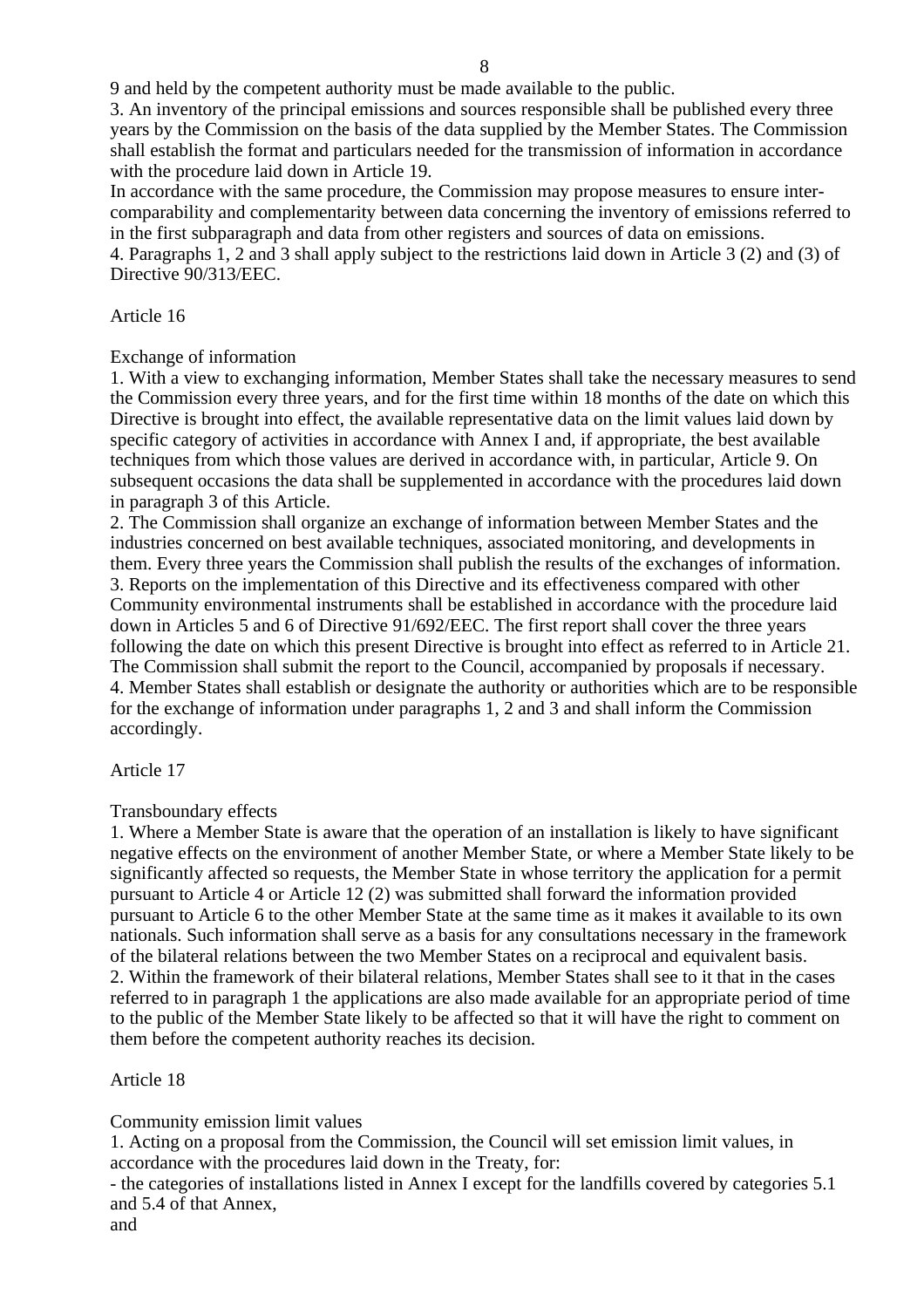- the polluting substances referred to in Annex III,

for which the need for Community action has been identified, on the basis, in particular, of the exchange of information provided for in Article 16.

2. In the absence of Community emission limit values defined pursuant to this Directive, the relevant emission limit values contained in the Directives referred to in Annex II and in other Community legislation shall be applied as minimum emission limit values pursuant to this Directive for the installations listed in Annex I.

Without prejudice to the requirements of this Directive, the technical requirements applicable for the landfills covered by categories 5.1 and 5.4 of Annex I, shall be fixed by the Council, acting on a proposal by the Commission, in accordance with the procedures laid down in the Treaty.

Article 19

Committee procedure referred to in Article 15 (3)

The Commission shall be assisted by a committee composed of the representatives of the Member States and chaired by the representative of the Commission.

The representative of the Commission shall submit to the committee a draft of the measures to be taken. The committee shall deliver its opinion on the draft within a time limit which the chairman may lay down according to the urgency of the matter. The opinion shall be delivered by the majority laid down in Article 148 (2) of the Treaty in the case of decisions which the Council is required to adopt on a proposal from the Commission. The votes of the representatives of the Member States within the committee shall be weighted in the manner set out in that Article. The chairman shall not vote.

The Commission shall adopt the measures envisaged if they are in accordance with the opinion of the committee.

If the measures are not in accordance with the opinion of the committee, or if no opinion is delivered, the Commission shall, without delay, submit to the Council a proposal relating to the measures to be taken. The Council shall act by a qualified majority.

If, on the expiry of a period of three months from the date of referral to the Council, the Council has not acted, the proposed measures shall be adopted by the Commission.

### Article 20

Transitional provisions

1. The provisions of Directive 84/360/EEC, the provisions of Articles 3, 5, 6 (3) and 7 (2) of Directive 76/464/EEC and the relevant provisions concerning authorization systems in the Directives listed in Annex II shall apply, without prejudice to the exceptions provided for in Directive 88/609/EEC, to existing installations in respect of activities listed in Annex I until the measures required pursuant to Article 5 of this Directive have been taken by the competent authorities.

2. The relevant provisions concerning authorization systems in the Directives referred to in paragraph 1 shall not apply to installations which are new in respect of the activities listed in Annex I on the date on which this Directive is brought into effect.

3. Directive 84/360/EEC shall be repealed 11 years after the date of entry into force of this Directive.

As soon as the measures provided for in Article 4, 5 or 12 have been taken in respect of an installation, the exception provided for in Article 6 (3) of Directive 76/464/EEC shall no longer apply to installations covered by this Directive.

Acting on a proposal from the Commission, the Council shall, where necessary, amend the relevant provisions of the Directives referred to in Annex II in order to adapt them to the requirements of this Directive before the date of repeal of Directive 84/360/EEC, referred to in the first subparagraph.

Article 21

Bringing into effect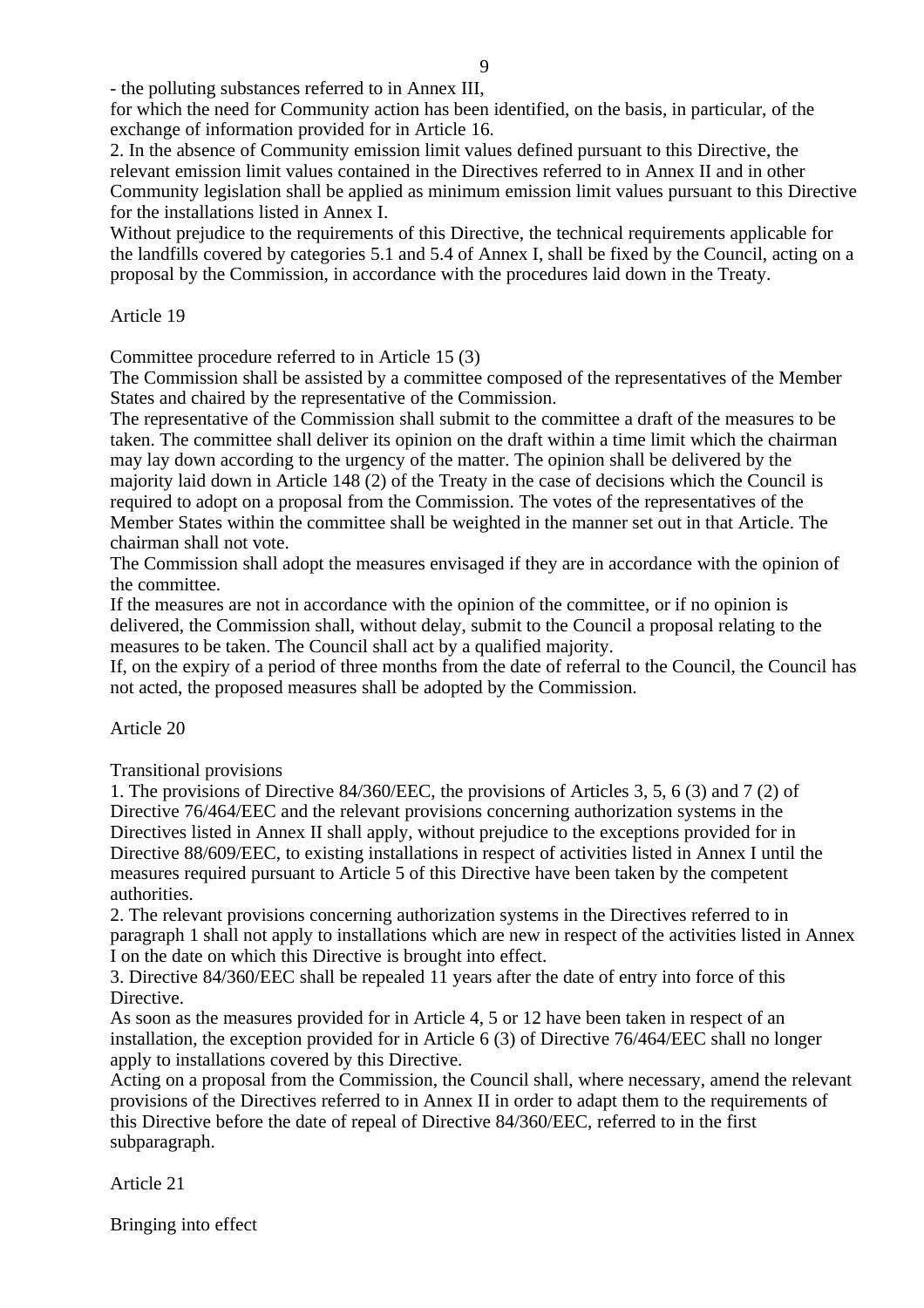1. Member States shall adopt the laws, regulations and administrative provisions necessary to comply with this Directive no later than three years after its entry into force. They shall forthwith inform the Commission thereof.

When Member States adopt these measures, they shall contain a reference to this Directive or shall be accompanied by such reference on the occasion of their official publication. The methods of making such reference shall be laid down by Member States.

2. Member States shall communicate to the Commission the texts of the main provisions of national law which they adopt in the field covered by this Directive.

Article 22

This Directive shall enter into force on the 20th day following its publication.

Article 23

This Directive is addressed to the Member States.

Done at Brussels, 24 September 1996. For the Council The President E. FITZGERALD

(1) OJ No C 311, 17. 11. 1993, p. 6 and OJ No C 165, 1. 7. 1995, p. 9.

(2) OJ No C 195, 18. 7. 1995, p. 54.

(3) Opinion of the European Parliament of 14 December 1994 (OJ No C 18, 23. 1. 1995, p. 96), Council common position of 27 November 1995 (OJ No C 87, 25. 3. 1996, p. 8) and Decision of the European Parliament of 22 May 1996 (OJ No C 166, 10. 6. 1996).

(4) OJ No C 138, 17. 5. 1993, p. 1.

(5) OJ No L 188, 16. 7. 1984, p. 20. Directive as last amended by Directive 91/692/EEC (OJ No L 377, 31. 12. 1991, p. 48).

(6) OJ No L 129, 18. 5. 1976, p. 23. Directive as last amended by Directive 91/692/EEC.

(7) OJ No L 175, 5. 7. 1985, p. 40.

(8) Council Directive 80/836/Euratom of 15 July 1980 amending the Directives laying down the basic safety standards for the health protection of the general public and workers against the dangers of ionizing radiation (OJ No L 246, 17. 9. 1980, p. 1). Directive as amended by Directive 84/467/EEC (OJ No L 265, 5. 10. 1984, p. 4).

(9) Council Directive 90/219/EEC of 23 April 1990 on the contained use of genetically modified micro-organisms (OJ No L 117, 8. 5. 90, p. 1). Directive as amended by Commission Directive 94/51/EC (OJ No L 297, 18. 11. 1994, p. 29).

(10) Council Directive 90/220/EEC of 23 April 1990 on the deliberate release into the environment of genetically modified organisms (OJ No L 117, 8. 5. 1990, p. 15). Directive as amended by Commission Directive 94/15/EC (OJ No L 103, 22. 4. 1994, p. 20).

(11) OJ No L 194, 25. 7. 1975, p. 39. Directive as last amended by Directive 91/692/EEC (OJ No L 377, 31. 12. 1991, p. 48).

(12) OJ No L 336, 7. 12. 1988, p. 1. Directive as last amended by Directive 90/656/EEC (OJ No L 353, 17. 12. 1990, p. 59).

(13) OJ No L 230, 5. 8. 1982, p. 1. Directive as last amended by Directive 91/692/EEC (OJ No L 377, 31. 12. 1991, p. 48).

(14) OJ No L 158, 23. 6. 1990, p. 56.

# ANNEX I

CATEGORIES OF INDUSTRIAL ACTIVITIES REFERRED TO IN ARTICLE 1

1. Installations or parts of installations used for research, development and testing of new products and processes are not covered by this Directive.

2. The threshold values given below generally refer to production capacities or outputs. Where one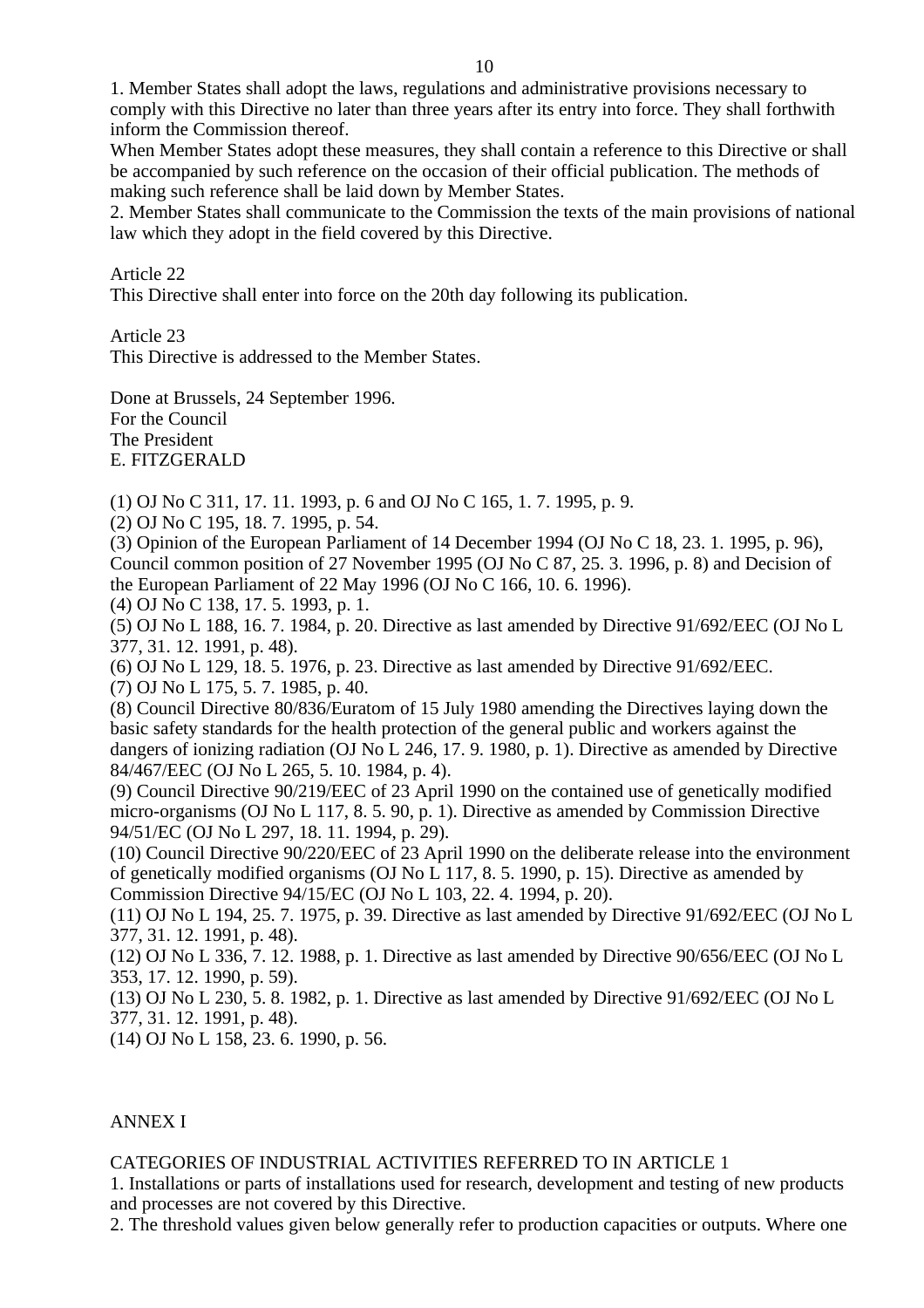operator carries out several activities falling under the same subheading in the same installation or on the same site, the capacities of such activities are added together.

1. Energy industries

1.1. Combustion installations with a rated thermal input exceeding 50 MW (1)

1.2. Mineral oil and gas refineries

1.3. Coke ovens

1.4. Coal gasification and liquefaction plants

2. Production and processing of metals

2.1. Metal ore (including sulphide ore) roasting or sintering installations

2.2. Installations for the production of pig iron or steel (primary or secondary fusion) including continuous casting, with a capacity exceeding 2,5 tonnes per hour

2.3. Installations for the processing of ferrous metals:

(a) hot-rolling mills with a capacity exceeding 20 tonnes of crude steel per hour

(b) smitheries with hammers the energy of which exceeds 50 kilojoule per hammer, where the calorific power used exceeds 20 MW

(c) application of protective fused metal coats with an input exceeding 2 tonnes of crude steel per hour

2.4. Ferrous metal foundries with a production capacity exceeding 20 tonnes per day 2.5. Installations

(a) for the production of non-ferrous crude metals from ore, concentrates or secondary raw materials by metallurgical, chemical or electrolytic processes

(b) for the smelting, including the alloyage, of non-ferrous metals, including recovered products, (refining, foundry casting, etc.) with a melting capacity exceeding 4 tonnes per day for lead and cadmium or 20 tonnes per day for all other metals

2.6. Installations for surface treatment of metals and plastic materials using an electrolytic or chemical process where the volume of the treatment vats exceeds  $30 \text{ m}^3$ 

3. Mineral industry

3.1. Installations for the production of cement clinker in rotary kilns with a production capacity exceeding 500 tonnes per day or lime in rotary kilns with a production capacity exceeding 50 tonnes per day or in other furnaces with a production capacity exceeding 50 tonnes per day

3.2. Installations for the production of asbestos and the manufacture of asbestos-based products

3.3. Installations for the manufacture of glass including glass fibre with a melting capacity exceeding 20 tonnes per day

3.4. Installations for melting mineral substances including the production of mineral fibres with a melting capacity exceeding 20 tonnes per day

3.5. Installations for the manufacture of ceramic products by firing, in particular roofing tiles, bricks, refractory bricks, tiles, stoneware or porcelain, with a production capacity exceeding 75 tonnes per day, and/or with a kiln capacity exceeding  $4 \text{ m}^3$  and with a setting density per kiln exceeding 300 kg/m³

4. Chemical industry

Production within the meaning of the categories of activities contained in this section means the production on an industrial scale by chemical processing of substances or groups of substances listed in Sections 4.1 to 4.6

4.1. Chemical installations for the production of basic organic chemicals, such as:

(a) simple hydrocarbons (linear or cyclic, saturated or unsaturated, aliphatic or aromatic)

(b) oxygen-containing hydrocarbons such as alcohols, aldehydes, ketones, carboxylic acids, esters, acetates, ethers, peroxides, epoxy resins

(c) sulphurous hydrocarbons

(d) nitrogenous hydrocarbons such as amines, amides, nitrous compounds, nitro compounds or nitrate compounds, nitriles, cyanates, isocyanates

(e) phosphorus-containing hydrocarbons

- (f) halogenic hydrocarbons
- (g) organometallic compounds

(h) basic plastic materials (polymers synthetic fibres and cellulose-based fibres)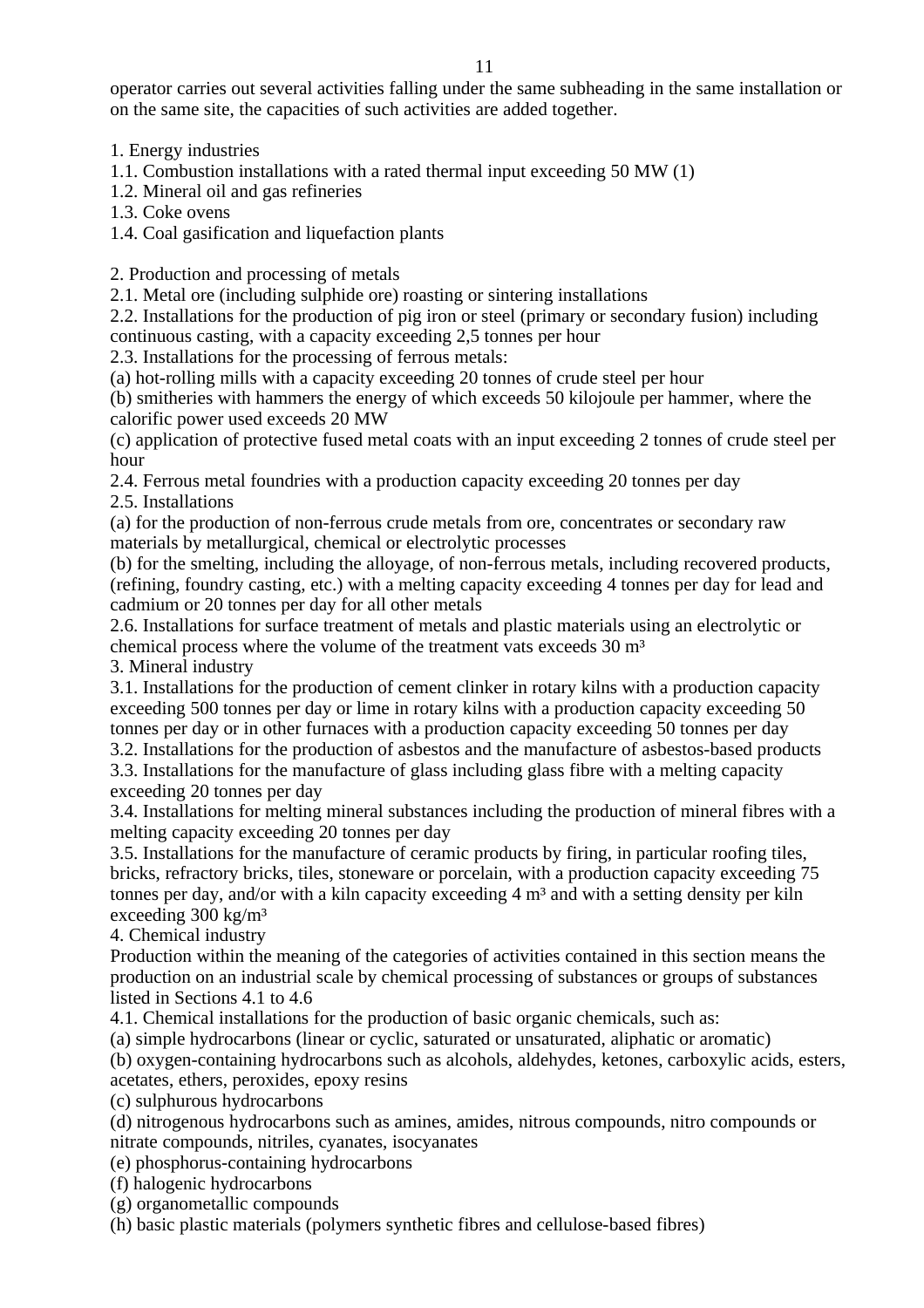(i) synthetic rubbers

(j) dyes and pigments

(k) surface-active agents and surfactants

4.2. Chemical installations for the production of basic inorganic chemicals, such as:

(a) gases, such as ammonia, chlorine or hydrogen chloride, fluorine or hydrogen fluoride, carbon oxides, sulphur compounds, nitrogen oxides, hydrogen, sulphur dioxide, carbonyl chloride

(b) acids, such as chromic acid, hydrofluoric acid, phosphoric acid, nitric acid, hydrochloric acid, sulphuric acid, oleum, sulphurous acids

(c) bases, such as ammonium hydroxide, potassium hydroxide, sodium hydroxide

(d) salts, such as ammonium chloride, potassium chlorate, potassium carbonate, sodium carbonate, perborate, silver nitrate

(e) non-metals, metal oxides or other inorganic compounds such as calcium carbide, silicon, silicon carbide

4.3. Chemical installations for the production of phosphorous-, nitrogen- or potassium-based fertilizers (simple or compound fertilizers)

4.4. Chemical installations for the production of basic plant health products and of biocides

4.5. Installations using a chemical or biological process for the production of basic pharmaceutical products

4.6. Chemical installations for the production of explosives

### 5. Waste management

Without prejudice of Article 11 of Directive 75/442/EEC or Article 3 of Council Directive 91/689/EEC of 12 December 1991 on hazardous waste (2):

5.1. Installations for the disposal or recovery of hazardous waste as defined in the list referred to in Article 1 (4) of Directive 91/689/EEC, as defined in Annexes II A and II B (operations R1, R5, R6, R8 and R9) to Directive 75/442/EEC and in Council Directive 75/439/EEC of 16 June 1975 on the disposal of waste oils (3), with a capacity exceeding 10 tonnes per day

5.2. Installations for the incineration of municipal waste as defined in Council Directive 89/369/EEC of 8 June 1989 on the prevention of air pollution from new municipal waste incineration plants (4) and Council Directive 89/429/EEC of 21 June 1989 on the reduction of air pollution from existing municipal waste-incineration plants (5) with a capacity exceeding 3 tonnes per hour

5.3. Installations for the disposal of non-hazardous waste as defined in Annex II A to Directive 75/442/EEC under headings D8 and D9, with a capacity exceeding 50 tonnes per day 5.4. Landfills receiving more than 10 tonnes per day or with a total capacity exceeding 25 000 tonnes, excluding landfills of inert waste

6. Other activities

6.1. Industrial plants for the production of:

(a) pulp from timber or other fibrous materials

(b) paper and board with a production capacity exceeding 20 tonnes per day

6.2. Plants for the pre-treatment (operations such as washing, bleaching, mercerization) or dyeing of fibres or textiles where the treatment capacity exceeds 10 tonnes per day

6.3. Plants for the tanning of hides and skins where the treatment capacity exceeds 12 tonnes of finished products per day

6.4. (a) Slaughterhouses with a carcase production capacity greater than 50 tonnes per day

(b) Treatment and processing intended for the production of food products from:

- animal raw materials (other than milk) with a finished product production capacity greater than 75 tonnes per day

- vegetable raw materials with a finished product production capacity greater than 300 tonnes per day (average value on a quarterly basis)

(c) Treatment and processing of milk, the quantity of milk received being greater than 200 tonnes per day (average value on an annual basis)

6.5. Installations for the disposal or recycling of animal carcases and animal waste with a treatment capacity exceeding 10 tonnes per day

6.6. Installations for the intensive rearing of poultry or pigs with more than: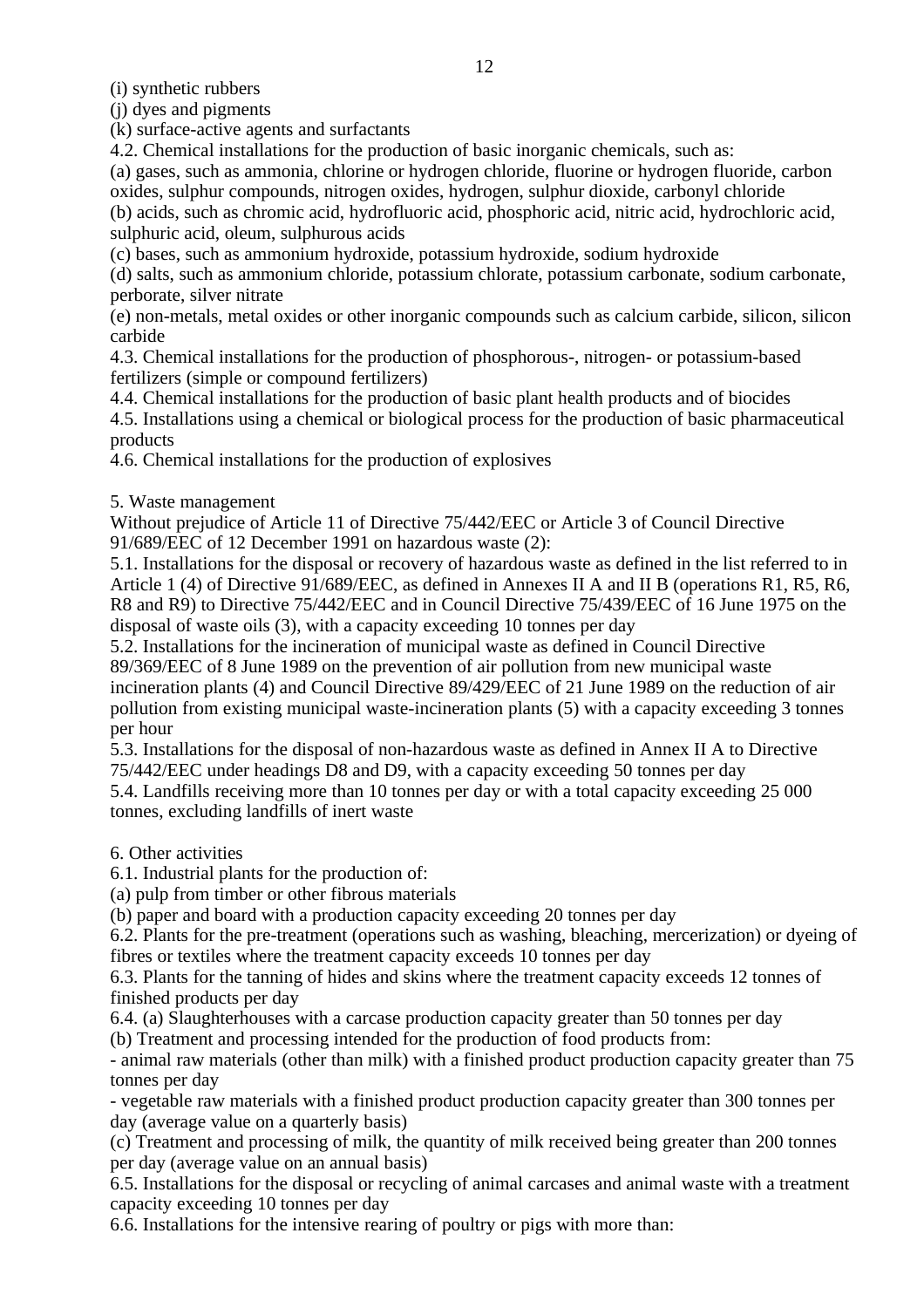(a) 40 000 places for poultry

(b) 2 000 places for production pigs (over 30 kg), or

(c) 750 places for sows

6.7. Installations for the surface treatment of substances, objects or products using organic solvents, in particular for dressing, printing, coating, degreasing, waterproofing, sizing, painting, cleaning or impregnating, with a consumption capacity of more than 150 kg per hour or more than 200 tonnes per year

6.8. Installations for the production of carbon (hard-burnt coal) or electrographite by means of incineration or graphitization

(1) The material requirements of Directive 88/609/EEC for existing installations still apply until 31 December 2003.

(2) OJ No L 377, 31. 12. 1991, p. 20. Directive as amended by Directive 94/31/EC (OJ No L 168, 2. 7. 1994, p. 28).

(3) Oj No L 194, 25. 7. 1975, p. 23. Directive as last amended by Directive 91/692/EEC (OJ No L 377, 31. 12. 1991, p. 48).

(4) OJ No L 163, 14. 6. 1989, p. 32.

(5) OJ No L 203, 15. 7. 1989, p. 50.

ANNEX II

LIST OF THE DIRECTIVES REFERRED TO IN ARTICLES 18 (2) AND 20

1. Directive 87/217/EEC on the prevention and reduction of environmental pollution by asbestos

2. Directive 82/176/EEC on limit values and quality objectives for mercury discharges by the chloralkali electrolysis industry

3. Directive 83/513/EEC on limit values and quality objectives for cadmium discharges

4. Directive 84/156/EEC on limit values and quality objectives for mercury discharges by sectors other than the chlor-alkali electrolysis industry

5. Directive 84/491/EEC on limit values and quality objectives for discharges of hexachlorocyclohexane

6. Directive 86/280/EEC on limit values and quality objectives for discharges of certain dangerous substances included in List 1 of the Annex to Directive 76/464/EEC, subsequently amended by Directives 88/347/EEC and 90/415/EEC amending Annex II to Directive 86/280/EEC

7. Directive 89/369/EEC on the prevention of air pollution from new municipal waste-incineration plants

8. Directive 89/429/EEC on the reduction of air pollution from existing municipal wasteincineration plants

9. Directive 94/67/EC on the incineration of hazardous waste

10. Directive 92/112/EEC on procedures for harmonizing the programmes for the reduction and eventual elimination of pollution caused by waste from the titanium oxide industry

11. Directive 88/609/EEC on the limitation of emissions of certain pollutants into the air from large combustion plants, as last amended by Directive 94/66/EC

12. Directive 76/464/EEC on pollution caused by certain dangerous substances discharged into the aquatic environment of the Community

13. Directive 75/442/EEC on waste, as amended by Directive 91/156/EEC

14. Directive 75/439/EEC on the disposal of waste oils

15. Directive 91/689/EEC on hazardous waste

### ANNEX III

## INDICATIVE LIST OF THE MAIN POLLUTING SUBSTANCES TO BE TAKEN INTO ACCOUNT IF THEY ARE RELEVANT FOR FIXING EMISSION LIMIT VALUES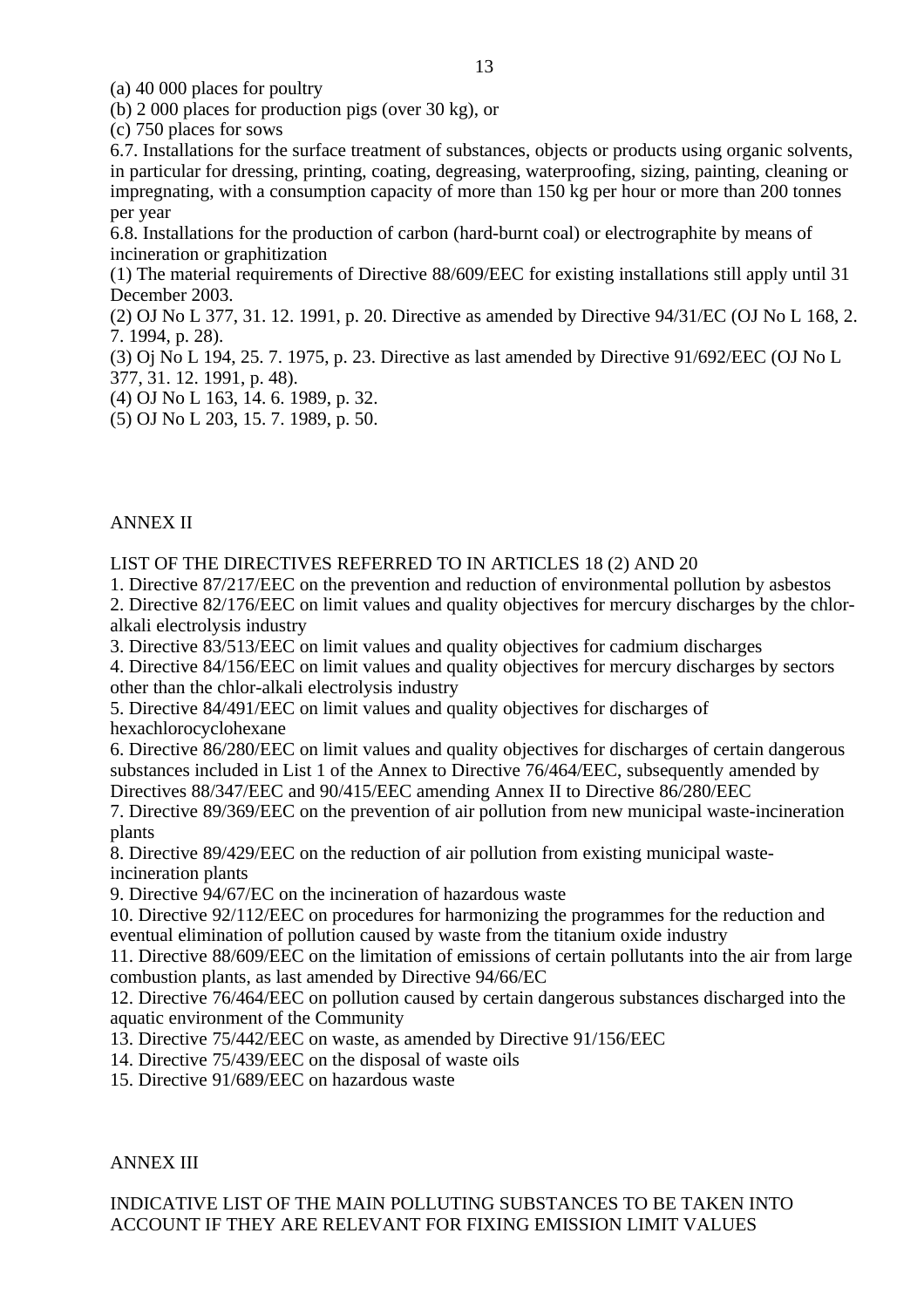# AIR

- 1. Sulphur dioxide and other sulphur compounds
- 2. Oxides of nitrogen and other nitrogen compounds
- 3. Carbon monoxide
- 4. Volatile organic compounds
- 5. Metals and their compounds
- 6. Dust
- 7. Asbestos (suspended particulates, fibres)
- 8. Chlorine and its compounds
- 9. Fluorine and its compounds
- 10. Arsenic and its compounds

11. Cyanides

12. Substances and preparations which have been proved to possess carcinogenic or mutagenic properties or properties which may affect reproduction via the air

13. Polychlorinated dibenzodioxins and polychlorinated dibenzofurans

## WATER

1. Organohalogen compounds and substances which may form such compounds in the aquatic environment

2. Organophosphorus compounds

3. Organotin compounds

4. Substances and preparations which have been proved to possess carcinogenic or mutagenic

properties or properties which may affect reproduction in or via the aquatic environment

- 5. Persistent hydrocarbons and persistent and bioaccumulable organic toxic substances
- 6. Cyanides
- 7. Metals and their compounds
- 8. Arsenic and its compounds
- 9. Biocides and plant health products
- 10. Materials in suspension
- 11. Substances which contribute to eutrophication (in particular, nitrates and phosphates)

12. Substances which have an unfavourable influence on the oxygen balance (and can be measured using parameters such as BOD, COD, etc.).

### ANNEX IV

Considerations to be taken into account generally or in specific cases when determining best available techniques, as defined in Article 2 (11), bearing in mind the likely costs and benefits of a measure and the principles of precaution and prevention:

1. the use of low-waste technology;

2. the use of less hazardous substances;

3. the furthering of recovery and recycling of substances generated and used in the process and of waste, where appropriate;

4. comparable processes, facilities or methods of operation which have been tried with success on an industrial scale;

- 5. technological advances and changes in scientific knowledge and understanding;
- 6. the nature, effects and volume of the emissions concerned;
- 7. the commissioning dates for new or existing installations;

8. the length of time needed to introduce the best available technique;

9. the consumption and nature of raw materials (including water) used in the process and their energy efficiency;

10. the need to prevent or reduce to a minimum the overall impact of the emissions on the environment and the risks to it;

11. the need to prevent accidents and to minimize the consequences for the environment;

12. the information published by the Commission pursuant to Article 16 (2) or by international